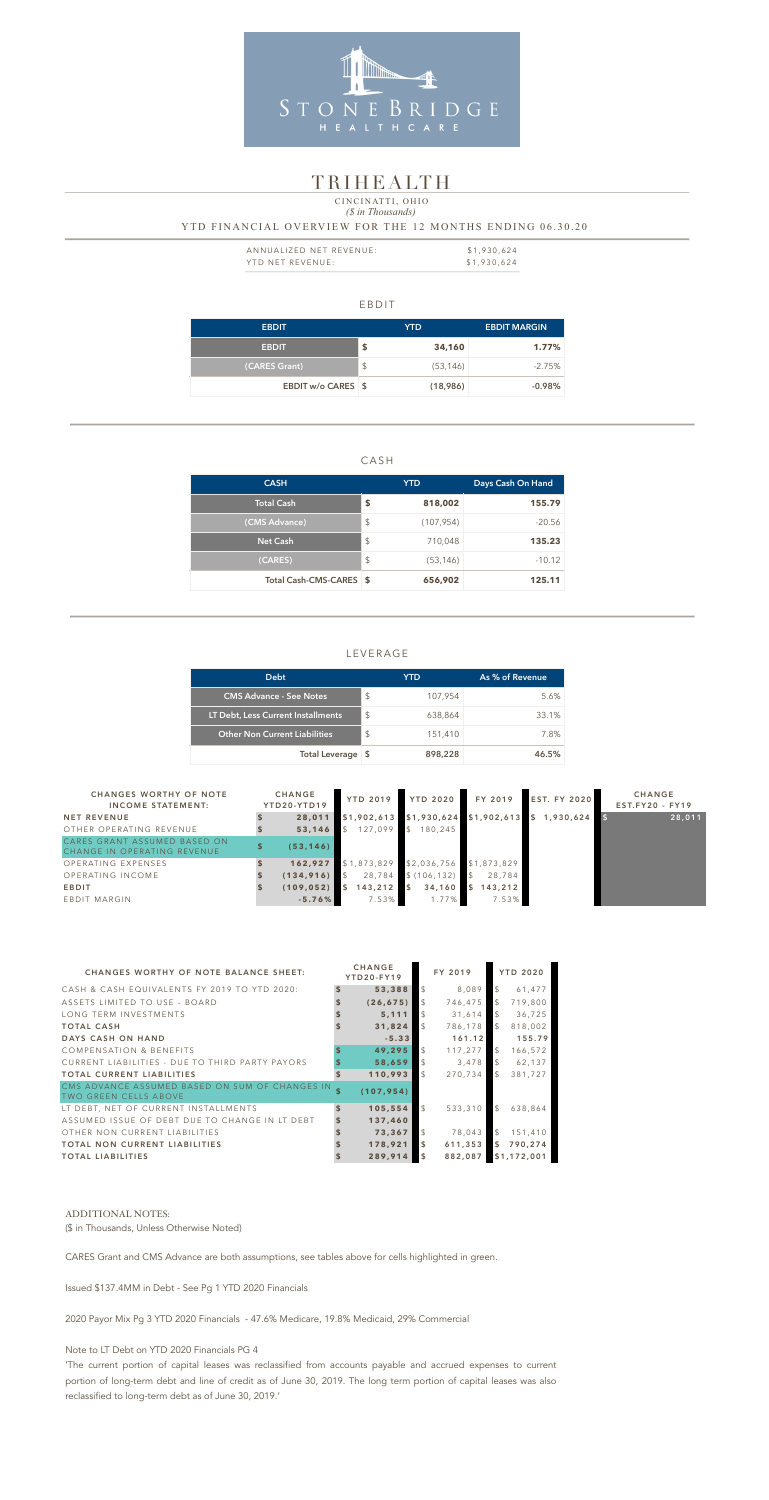

# EBDIT

## *(\$ in Thousands)*  YTD EBDIT WITH & WITHOUT CARES GRANT FOR THE 12 MONTHS ENDING 06.30.20 TRIHEALTH

| ANNUALIZED NET REVENUE: | \$1,930,624 |
|-------------------------|-------------|
| YTD NET REVENUE:        | \$1,930,624 |

## EBDIT YTD 2020

| <b>EBDIT</b>             |               | <b>YTD</b> | <b>EBDIT MARGIN</b> |
|--------------------------|---------------|------------|---------------------|
| <b>Operating Income</b>  | $\mathcal{L}$ | (106, 132) |                     |
| Plus Interest            | $\mathsf{\$}$ | 20,021     |                     |
| <b>Plus Depreciation</b> | $\mathcal{L}$ | 120,271    |                     |
| Total EBDIT \$           |               | 34,160     | 1.77%               |

## CARES GRANT

| <b>CARES GRANT</b>         | <b>Notes</b>                         | YTD       |
|----------------------------|--------------------------------------|-----------|
| <b>CARES Grant</b>         | See Notes on Pg 1 of<br>this Summary |           |
| <b>Total CARES Funding</b> |                                      | (53, 146) |

### EBDIT WITHOUT CARES

| <b>EBDIT WITHOUT CARES</b> |               | YTD.      | <b>EBDIT MARGIN</b> |
|----------------------------|---------------|-----------|---------------------|
| <b>EBDIT w/ CARES</b>      |               | 34,160    | $1.77\%$            |
| (CARES)                    | <sup>\$</sup> | (53, 146) | $-2.75\%$           |
| Total EBDIT w/o CARES \$   |               | (18,986)  | $-0.98\%$           |